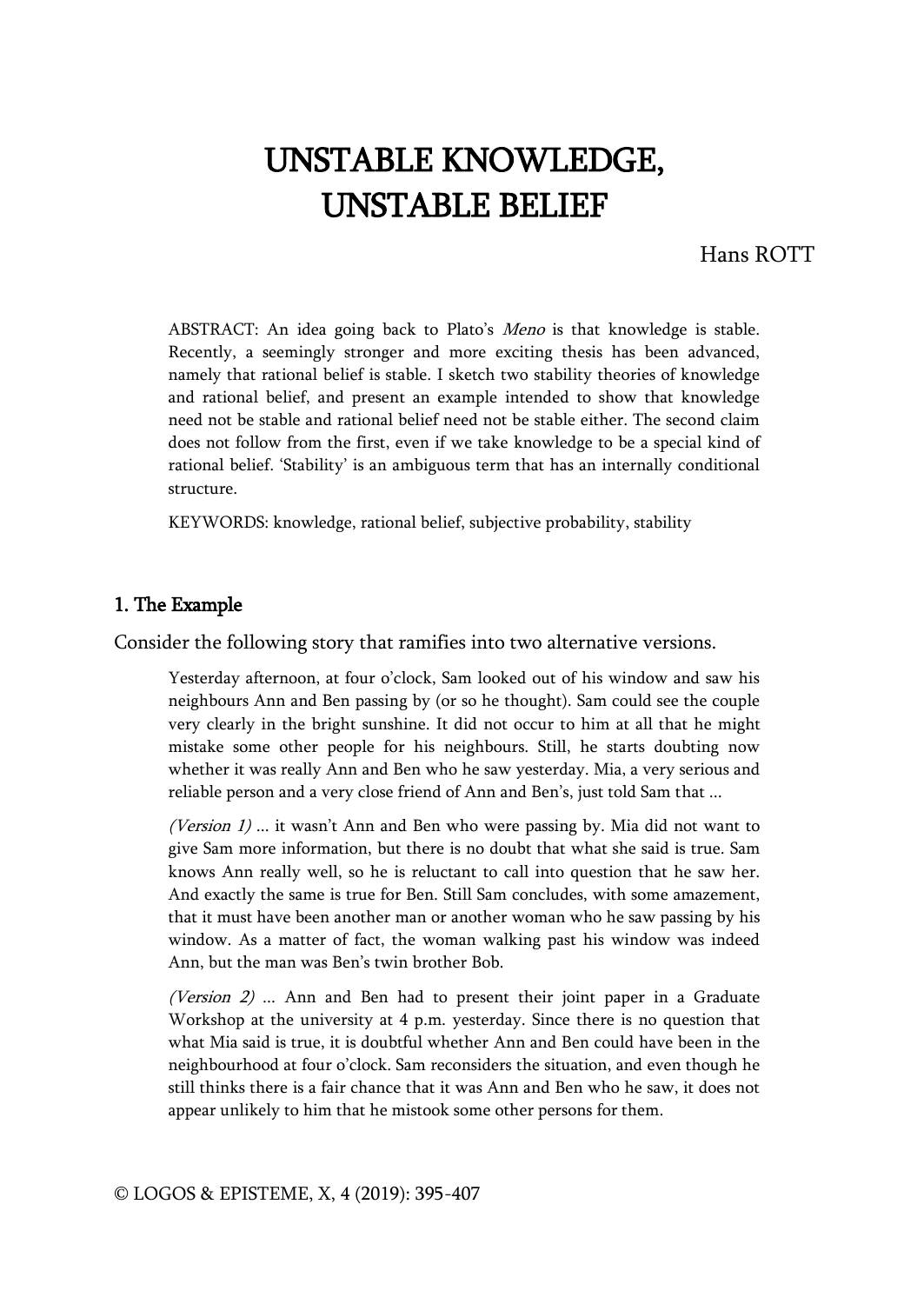From the description of the scenarios, it is clear that Sam *fully believed* yesterday that Ann and Ben were passing by his window, and he was *fully justified* and *rational* in so believing. In addition, it seems that Sam in fact *knew* yesterday that Ann was passing by in version 1 of the story, notwithstanding his later retraction of the belief that he saw her. His view of Ann was completely unimpaired, he could recognise her clearly, and it was in fact Ann who he saw. His successful identification of Ann is not undermined by his bad luck with the (mis)identification of Ben.

We shall see that if these intuitions about Sam's propositional attitudes are right, the story goes against the idea of *stability* that some authors have suggested to be a necessary condition for knowledge or for rational belief. In the next section, I will briefly review a stability theory of knowledge fathomed by a number of recent authors. I then use Version 1 of our story to show that stability is not necessary for knowledge. In Section 3, I present a stability theory of rational belief recently proposed and developed by Hannes Leitgeb.<sup>1</sup> The second version of our story will then be employed to show that belief need not be stable either. Section 4 clarifies the relationship between the two kinds of theories by distinguishing various meanings of the predicate 'stable.' Assuming that knowledge entails rational belief, the existence of unstable knowledge seems to entail that stability cannot be a necessary condition for rational belief either. But Section 5 explains why such an inference would be fallacious. Version 2 of the story is indeed needed for my argument that rational belief need not be stable.

# 2. The Stability Theory of Knowledge

In Plato's Meno, stability is suggested as a feature of knowledge that makes it more valuable than merely true belief.<sup>2</sup> Contemporary epistemological writings have rarely considered stability as a part of the definition (or nature) of knowledge. In recent semantic modellings of epistemic states, by contrast, the stability condition has been the topic of considerable discussion. Stability is defined here with reference to a multitude of possible worlds, which makes it a modal concept. Referring to a then unpublished paper of Stalnaker's, Lamarre and Shoham provided an axiomatisation and a semantics reflecting the idea that "knowledge is

<sup>&</sup>lt;sup>1</sup> Leitgeb's theory is a theory about *rational belief*, even if he frequently just calls it a theory about *belief* (see the titles of his works quoted below).

<sup>&</sup>lt;sup>2</sup> See Casey Perin, "Knowledge, Stability, and Virtue in the Meno,"Ancient Philosophy 32, 1 (2012): 15–34, and the references cited therein.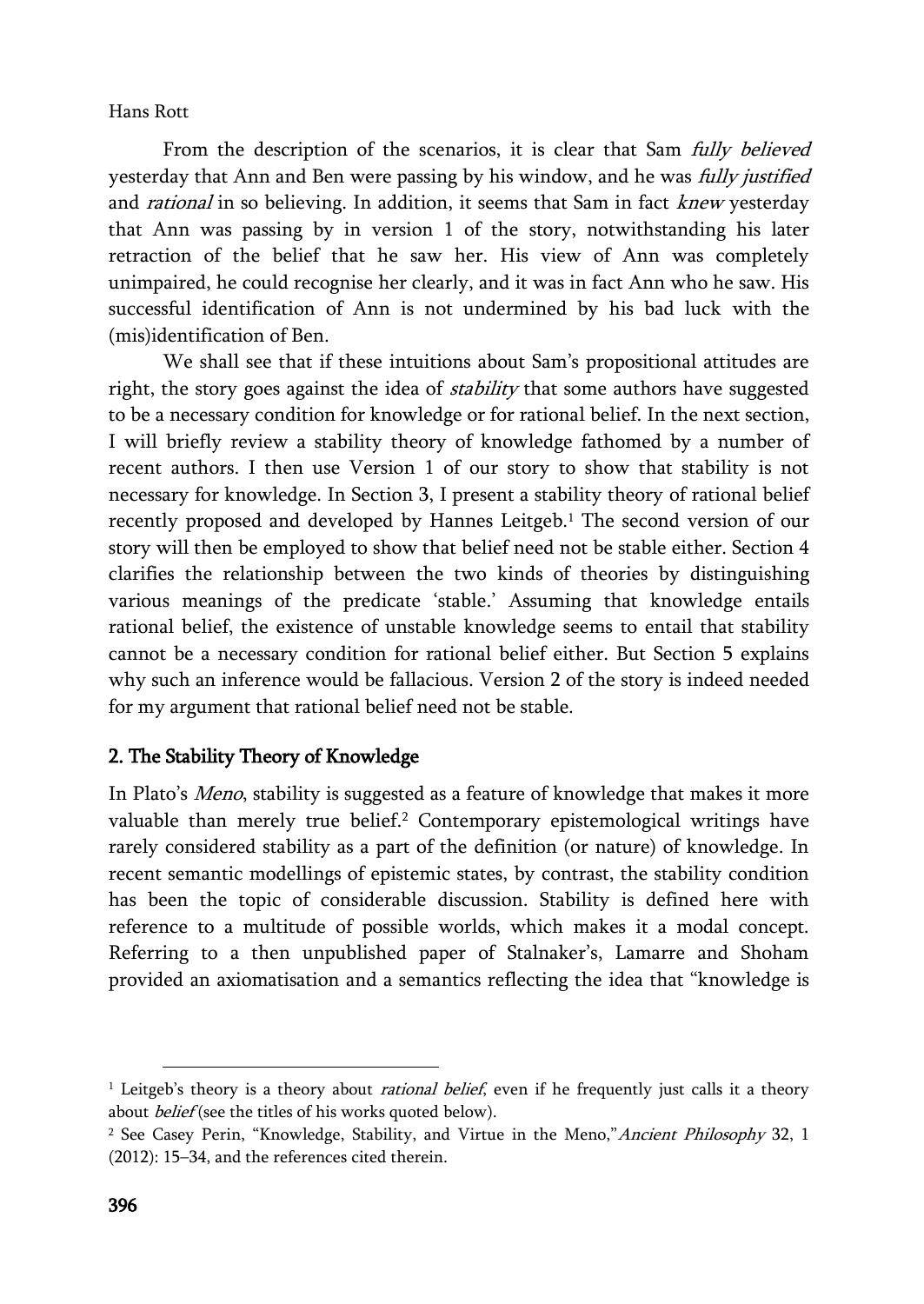belief that is 'stable with respect to the truth.'"<sup>3</sup> Stalnaker seems to have been the first author presenting the idea of the stability analysis of knowledge:

[... an agent] a knows that  $\phi$  if and only if a believes that  $\phi$  [...], and that belief is robust with respect to the truth. [...] More precisely, the proposition that a knows that  $\phi$  is the set {*w* ∈ *W*: for all  $\psi$  such that  $w \in \psi$ ,  $B_{a,\psi}(\psi) \subseteq \phi$ }.<sup>4</sup>

Here,  $B_{a,w}(\psi)$  denotes the belief state of agent *a* in world *w* conditional on  $\psi$ , or more precisely, the posterior belief state of  $a$  that would be induced by learning  $\psi$  in  $\psi$ . In Stalnaker's paper, a belief state is simply the strongest proposition believed to be true, i.e., the set of worlds that the subject believes might be the actual world. It is important that the propositions  $\psi$  on which the belief state is to be conditioned in order to determine whether agent  $\vec{a}$ 's belief that  $\phi$  is stable are propositions that are true at w.

This stability analysis of knowledge is a simplified variant of the defeasibility analyses of knowledge prevalent in the 1960s and 1970s: where the former refers to a loss of belief, the latter refer to a loss of justification.<sup>5</sup> It is easier to give a semantic model of the loss of belief than to give one of the loss of justification. The stability analysis was later entertained and discussed by Rott,<sup>6</sup> Stalnaker<sup>7</sup> and Baltag and Smets,<sup>8</sup> but none of these authors has actually embraced it as a successful analysis of knowledge. Baltag and Smets occasionally use the term "Stalnaker

<sup>3</sup> Philippe Lamarre and Yoav Shoham, "Knowledge, Certainty, Belief, and Conditionalization," in Principles of Knowledge Representation and Reasoning (KR'94), eds. Jon Doyle, Erik Sandewall, and Pietro Torasso (San Francisco, CA: Morgan Kaufmann, 1994), 415–424, here 418.

<sup>&</sup>lt;sup>4</sup> Robert Stalnaker, "Knowledge, Belief and Counterfactual Reasoning in Games," Economics and Philosophy 12, 2 (1996): 133–163, here 146 and 155–156, notation adapted.

<sup>&</sup>lt;sup>5</sup> The defeasibility analysis of knowledge is linked to philosophers like Annis, Harman, Klein, Lehrer, Paxson, Sosa and Swain. It has been criticised many times, but for some epistemologists, it still remains the most plausible approach to solving the Gettier problem; see Claudio de Almeida and João R. Fett, "Defeasibility and Gettierization: A Reminder," Australasian Journal of Philosophy 94, 1 (2016): 152–169.

<sup>&</sup>lt;sup>6</sup> "A belief  $\alpha$  is a piece of knowledge of the subject S iff  $\alpha$  is not given up by S on the basis of any true information that  $S$  may receive" (Hans Rott, "Stability, Strength and Sensitivity: Converting Belief into Knowledge,"Erkenntnis 61, 2–3 (2004): 469–493, here 471).

<sup>7</sup> "[...] define knowledge as belief (or justified belief) that is stable under any potential revision by a piece of information that is in fact true" (Robert Stalnaker, "On Logics of Knowledge and Belief," Philosophical Studies 128, 1 (2006): 169–199, here 187).

<sup>8</sup> What Alexandru Baltag and Sonja Smets, "A Qualitative Theory of Dynamic Interactive Belief Revision," in Logic and the Foundations of Game and Decision Theory (LOFT 7), eds. Giacomo Bonanno, Wiebe van der Hoek, and Michael Wooldridge (Amsterdam: Amsterdam University Press, 2008), 11-58, call "Stalnaker knowledge" is "belief that is *persistent under revision with* any true information" (13).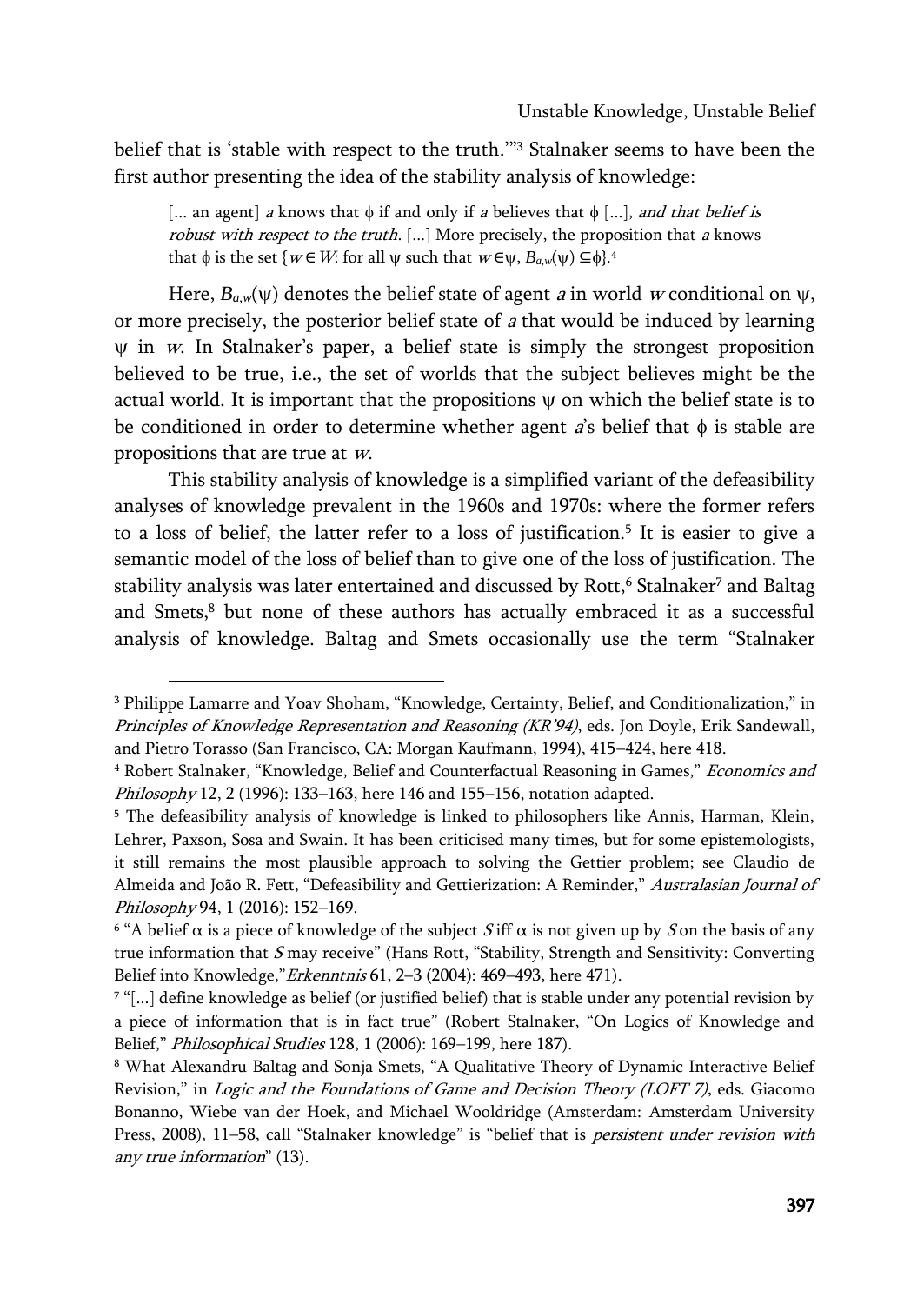$\overline{\phantom{a}}$ 

knowledge" (in scare quotes), but in general prefer calling what is defined by the stability analysis "safe belief."<sup>9</sup> Independently of each other, Rott and Stalnaker offered counterexamples against the stability analysis.<sup>10</sup>

Like defeasibility analyses, stability analyses have a problem with misleading evidence (or "misleading defeaters"). The first version of the story above is similar to the counterexamples advanced earlier against defeasibility and stability analyses, even though it would seem odd to call the information provided by Mia misleading. After his observation in the bright sunshine, Sam knew that Ann was passing by his window. Upon receiving the true, but belief-contravening information that it wasn't Ann and Ben who were passing by, however, Sam drops not only his false belief that he saw Ben, but also his true belief that he saw Ann. If this interpretation of the situation is correct, then knowledge need not be stable in the sense of the stability theory of knowledge.

# 3. The Stability Theory of Rational Belief

We now turn to the question whether stability is a necessary requirement for rational belief.<sup>11</sup> The claim that belief needs to be stable is surprising, because intuitively, and also according to the Platonic Socrates, stability or strength may just be features that *distinguish* knowledge from belief.<sup>12</sup>

<sup>9</sup> See Baltag and Smets, "Qualitative Theory," 13 and 27–29. They think that the stability condition is too weak for knowledge, and suggest that knowledge requires stability even upon receipt of arbitrary, possibly false information.

<sup>&</sup>lt;sup>10</sup> Rott, "Stability, Strength and Sensitivity," 482-483, and Stalnaker, "On Logics of Knowledge and Belief," 190. The stability analysis had not been criticised either by Lamarre and Shoham, "Knowledge, Certainty, Belief, and Conditionalization," or by Stalnaker, "Knowledge, Belief and Counterfactual Reasoning in Games." Rott's and Stalnaker's examples are intended to show that the stability condition is *too strong*. Rott (Stability, Strength and Sensitivity," 476–477) points to a general reason for the failure of the stability analysis. He shows that a belief is stable (in the above sense) just in case it is more entrenched in the subject's belief state than every false belief. This is a requirement that seems very hard to meet: we probably have many false beliefs, some of them highly entrenched in our cognitive states. So meeting this requirement can hardly be a necessary condition for knowledge.

 $11$  The first authors to make the connection between the stability theories of knowledge and rational belief were Eric Raidl and Niels Skovgaard-Olsen, "Bridging Ranking Theory and the Stability Theory of Belief," Journal of Philosophical Logic 46, 6 (2017): 577-609.

<sup>&</sup>lt;sup>12</sup> See Terry Penner, "Socrates on the Strength of Knowledge: Protagoras 351B-357E," Archiv für Geschichte der Philosophie 79, 2 (1997): 117–149, here 121: "Knowledge is strong while belief is weak." Also compare John Hawthorne, Daniel Rothschild and Levi Spectre, "Belief is Weak," Philosophical Studies 173, 5 (2016): 1393-1404, who argue that our everyday notion of belief is unambiguously a weak one.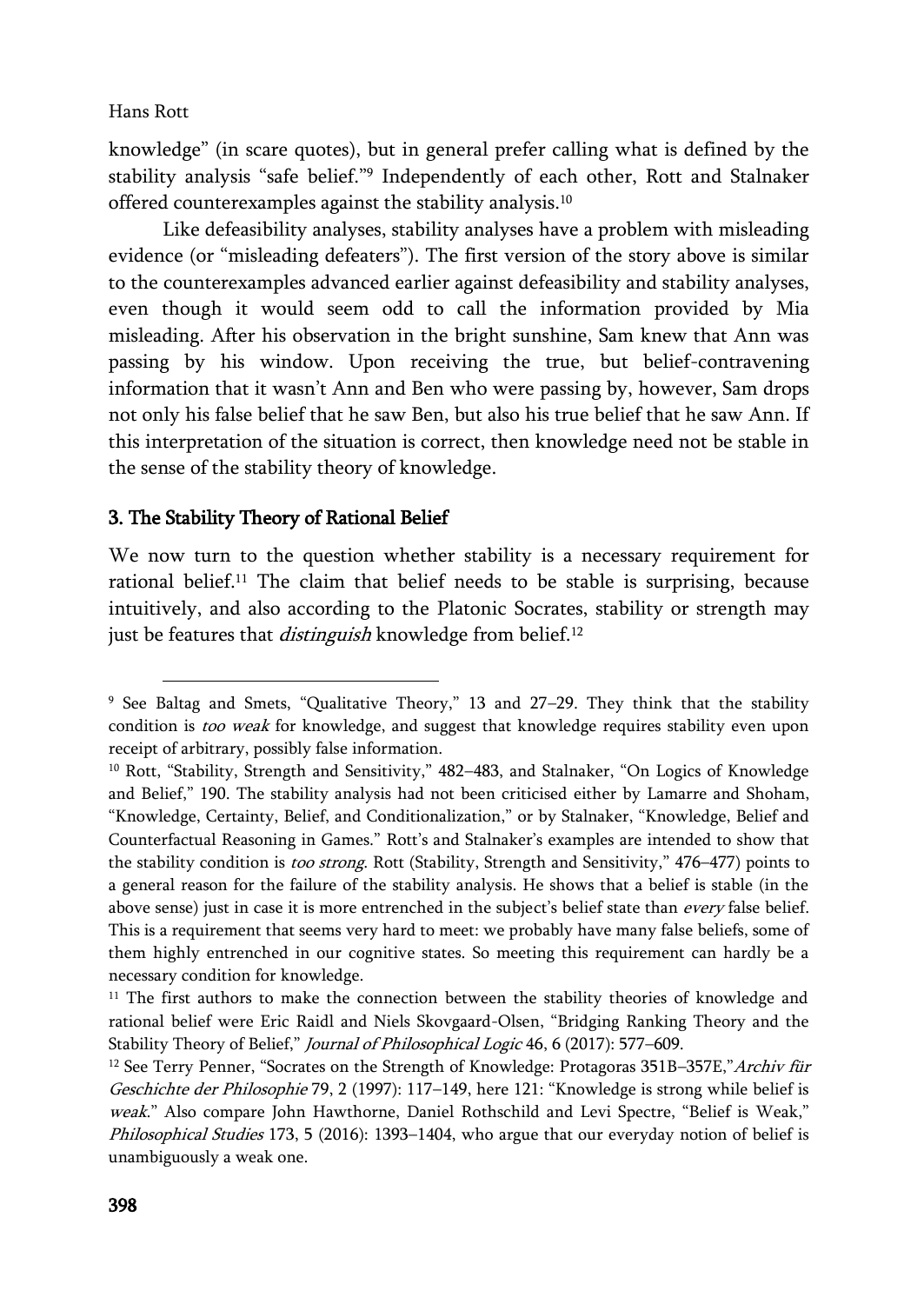According to Louis Loeb, however, David Hume held that the most essential elements of belief are steadiness and stability.<sup>13</sup> Every belief, qua belief, is *steady* or "infixed" by a belief-forming mechanism (the senses, memory, causal inference, custom or repetition), and it may as such be called stable in a wider sense. But not every belief is *stable in the narrower, proper sense* of the term: not every belief is steady in its influence on thought, feeling, the will and action. Steadiness makes for justification other things being equal, but only stability proper makes for justification all things considered.<sup>14</sup> According to Loeb's "more demanding" reading of the Hume's stability theory, rational (justified) beliefs have to be stable under full or *intense* reflection. Such reflection includes an assessment of the quality of one's belief-forming processes, as well as the elimination of incoherences among the beliefs that were infixed by the belief-forming mechanisms. Let us call this a reflective conception of stability.

I will not contest Loeb's account, neither as an interpretation of the historical Hume nor as a substantive analysis of belief. Instead I want to turn to a recent alternative approach championed by Hannes Leitgeb.<sup>15</sup> He assumes that the doxastic state of a subject includes both her categorical beliefs, represented by a single proposition, and her degrees of beliefs, represented by a probability function. He picks up on Loeb's interpretation of Hume, but his motivation can be traced even further back than to Hume. Leitgeb's initial project was to reconcile two things: (i) the so-called *Lockean thesis*, according to which rational belief simpliciter is tied to high probability above a certain threshold value  $r$ , and (ii) the logical closure and consistency of rational categorical beliefs.<sup>16</sup> The lesson from the lottery paradox seems to be that this is an infeasible project. But Leitgeb

 $\overline{a}$ 

<sup>&</sup>lt;sup>13</sup> Louis E. Loeb, Stability and Justification in Hume's Treatise (Oxford: Oxford University Press, 2002) and Louis E. Loeb, Reflection and the Stability of Belief: Essays on Descartes, Hume, and Reid (Oxford: Oxford University Press, 2010).

 $14$  For this and the following, see Loeb, *Stability and Justification in Hume's Treatise*, chapter 3, and Loeb, Reflection and the Stability of Belief, 16–21 and Chapter 5. "A belief might fail to be steady in its influence owing to the presence of beliefs with which it conflicts, beliefs which [...] reduce its influence on the will and action. [...] I use the term 'stable' as a shorthand for 'steady in its influence on thought, passions, and action" (Loeb, Stability and Justification in Hume's Treatise, 80, and Loeb, Stability and Justification in Hume's Treatise, 155–156).

<sup>&</sup>lt;sup>15</sup> Hannes Leitgeb, "The Humean Thesis on Belief," Proceedings of the Aristotelian Society, Supplementary Volume 89, 1 (2015): 143–185, and Hannes Leitgeb, The Stability of Belief: How Rational Belief Coheres with Probability (Oxford: Oxford University Press, 2017).

<sup>&</sup>lt;sup>16</sup> Hannes Leitgeb, "The Stability Theory of Belief," *Philosophical Review* 123, 2 (2014): 131-171. The label "Lockean Thesis" is due to Richard Foley, "The Epistemology of Belief and the Epistemology of Degrees of Belief," American Philosophical Quarterly 29, 2 (1992): 111–124.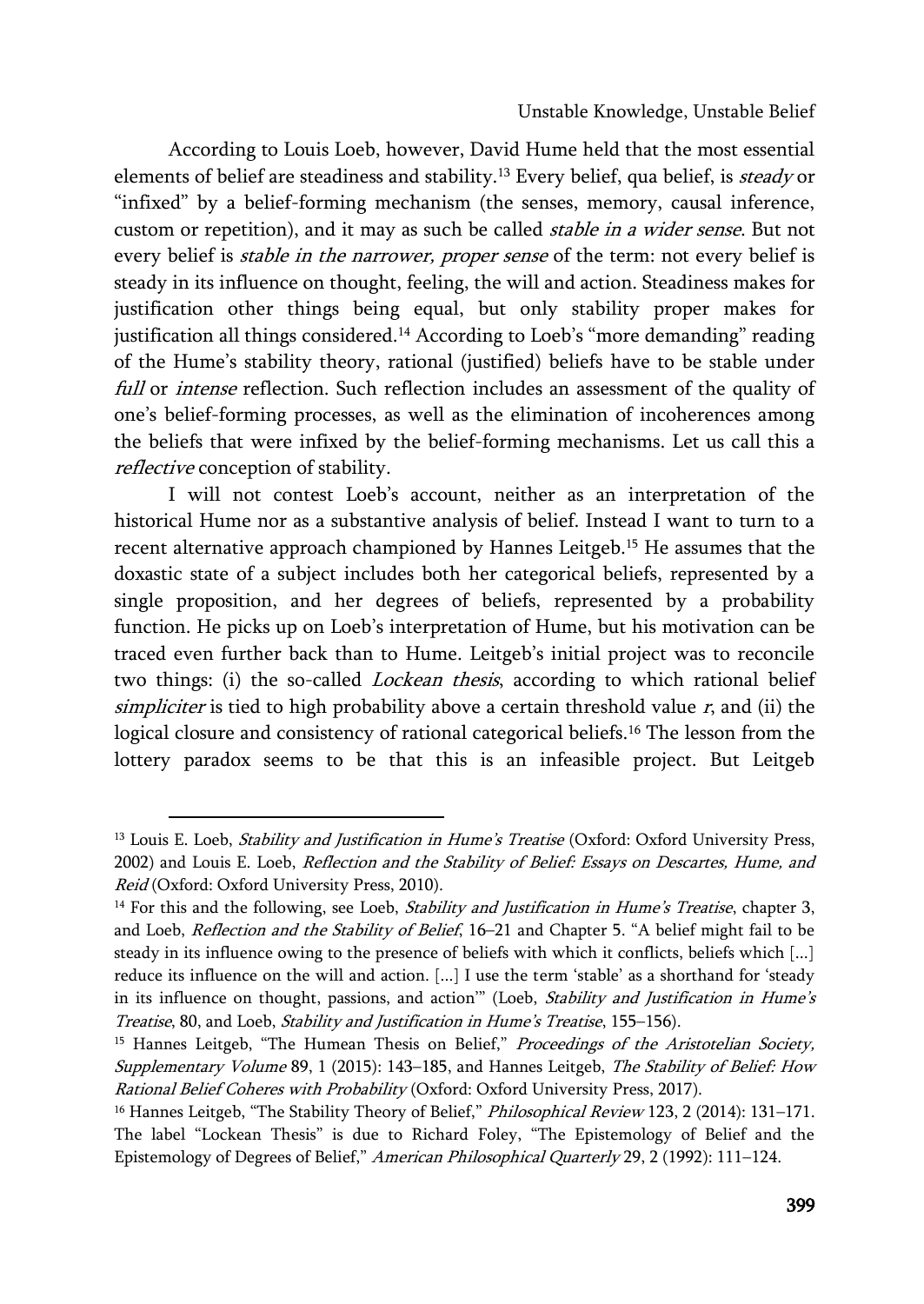demonstrated that such a reconciliation is non-trivially<sup>17</sup> possible, provided that the subject's personal probability function is such that there is a proposition the probability of which does not sink below 0.5, conditional on any information compatible with the subject's beliefs. Leitgeb thus modifies the idea that Loeb finds in Hume, and requires stability not under reflection, but under (potential or actual) revision by new information. More precisely, he considers updates of the subject's actual beliefs by new information that is compatible with these beliefs. Here is what Leitgeb calls the Humean thesis on rational belief.

It is rational to believe a proposition just in case it is rational to assign a  $stably$ high subjective probability to it (or to have a *stably* high degree of belief in it).<sup>18</sup>

The Humean Thesis Explicated: If Bel is a perfectly rational agent's class of believed propositions at a time, and if  $P$  is the same agent's subjective probability measure at the same time, then for all  $\phi$ :

 $\phi$  is in *Bel* if and only if for all  $\psi$ , if  $\psi$  is possible both in the all-or-nothing sense (i.e.,  $\psi$  is logically compatible with *Bel*) and the probabilistic sense (i.e.,  $\psi$ has non-zero probability), then  $P(\phi \mid \psi) > r.$ <sup>19</sup>

Here  $P(\phi \mid \psi)$  is the standard conditional probability of  $\phi$  given  $\psi$ , defined as  $P(\phi \cap \psi)/P(\psi)$ , and r is a threshold parameter lying between 0.5 and 1. Conditionalising one's probability function  $P$  on a proposition  $\psi$  essentially means accepting  $\psi$  either actually or hypothetically. According to the Humean thesis, it is rational to believe a proposition  $\phi$  just in case its probability remains high conditional on any proposition  $\psi$  that is doxastically possible for the agent: no such proposition  $\psi$  defeats the high degree of belief in  $\phi$ <sup>20</sup> The idea here is similar to

<sup>&</sup>lt;sup>17</sup> 'Non-trivial' here means that there are beliefs with a probability below 1. This is equivalent to there being non-tautological beliefs, if the probability function is supposed to be regular. I assume that rational agents in general aim at having non-trivial belief sets.

<sup>18</sup> Leitgeb, "The Humean Thesis on Belief," 152.

<sup>19</sup> Leitgeb, "The Humean Thesis on Belief," 163, notation adapted and some more technical clauses replaced by ordinary-language formulations. On 159–162, Leitgeb reviews five alternative ways of making the generic idea of the Humean thesis precise. His option (b) which "would correspond to a kind of coherence theory of belief" (160) is closer to (Loeb's interpretation of) Hume than option (d) which Leitgeb ultimately embraces.

<sup>20</sup> Leitgeb's move of adopting the Humean rather than the Lockean thesis, i.e., of requiring *r*stability rather than  $P$ -stability (which has the constant  $0.5$  in place of the parameter  $r$ ), can be interpreted as reflecting the idea that the threshold value for the conditional probabilities should be the same as for the unconditional probability, i.e., it should be r rather than 0.5. I find this the most natural interpretation, but Leitgeb (personal communication) is ready to apply different thresholds to conditional and unconditional beliefs. For the ranges of Lockean and Humean thresholds that are suitable for a given proposition, see Hans Rott, "Stability and Skepticism in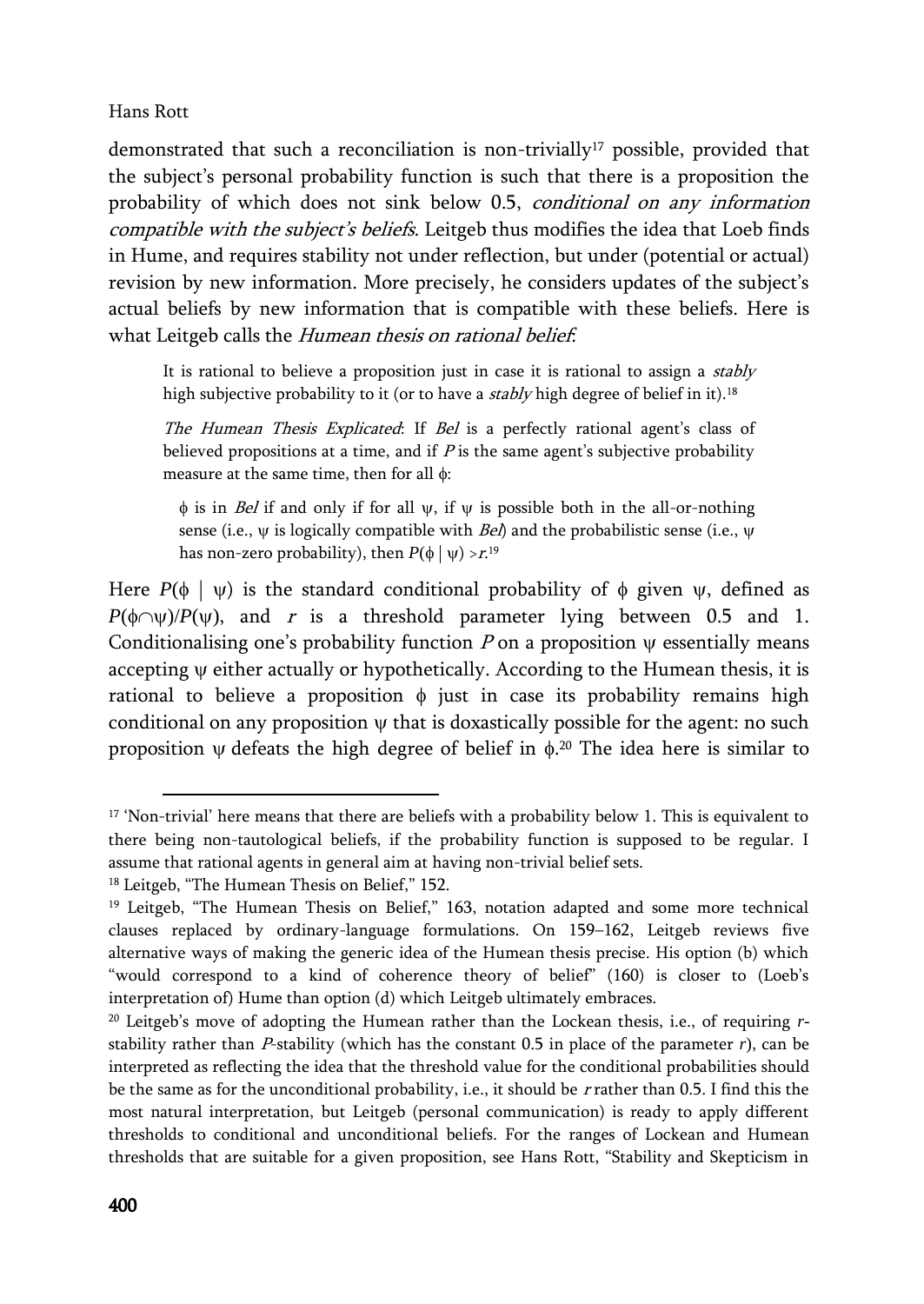that of the stability theory of knowledge, with the crucial difference that the latter refers to the (hypothetical or actual) acceptance of true propositions while the former refers to the (hypothetical or actual) acceptance of propositions compatible with the subject's beliefs.

The second version of our story shows, I submit, that the stability account based on the Humean thesis does not adequately capture the intuitive notion of rational belief. Sam was fully rational in believing that Ann and Ben were passing by when he looked out of his window (independently of whether it actually was Ann and Ben who he saw). The information that Ann and Ben have had an important obligation to present their joint paper at the workshop is consistent with Sam's belief that he saw the couple walking past his window, and indeed with his full body of belief. Sam knew, after all, that their scheduled presentation might have been put off. But the news about their commitment dramatically decreases the likelihood that it was Ann and Ben who he saw. So we have found a perfectly rational belief that has a rather low subjective probability when conditionalised on information compatible with Sam's full body of beliefs. This is a counterexample to the Humean thesis.



*Fig. 1:* Sam's doxastic state yesterday and Mia's messages

This example is meant to be compelling because it is intuitively plausible. Still, it will be reinforced and provide a better service as a counterexample if we can reproduce it in terms of the formal model used by Leitgeb. Suppose that Sam's doxastic situation yesterday looked as follows (see Fig. 1). He considered 52 worlds

the Modelling of Doxastic States: Probabilities and Plain Beliefs," Minds and Machines 27, 1 (2017): 167–197.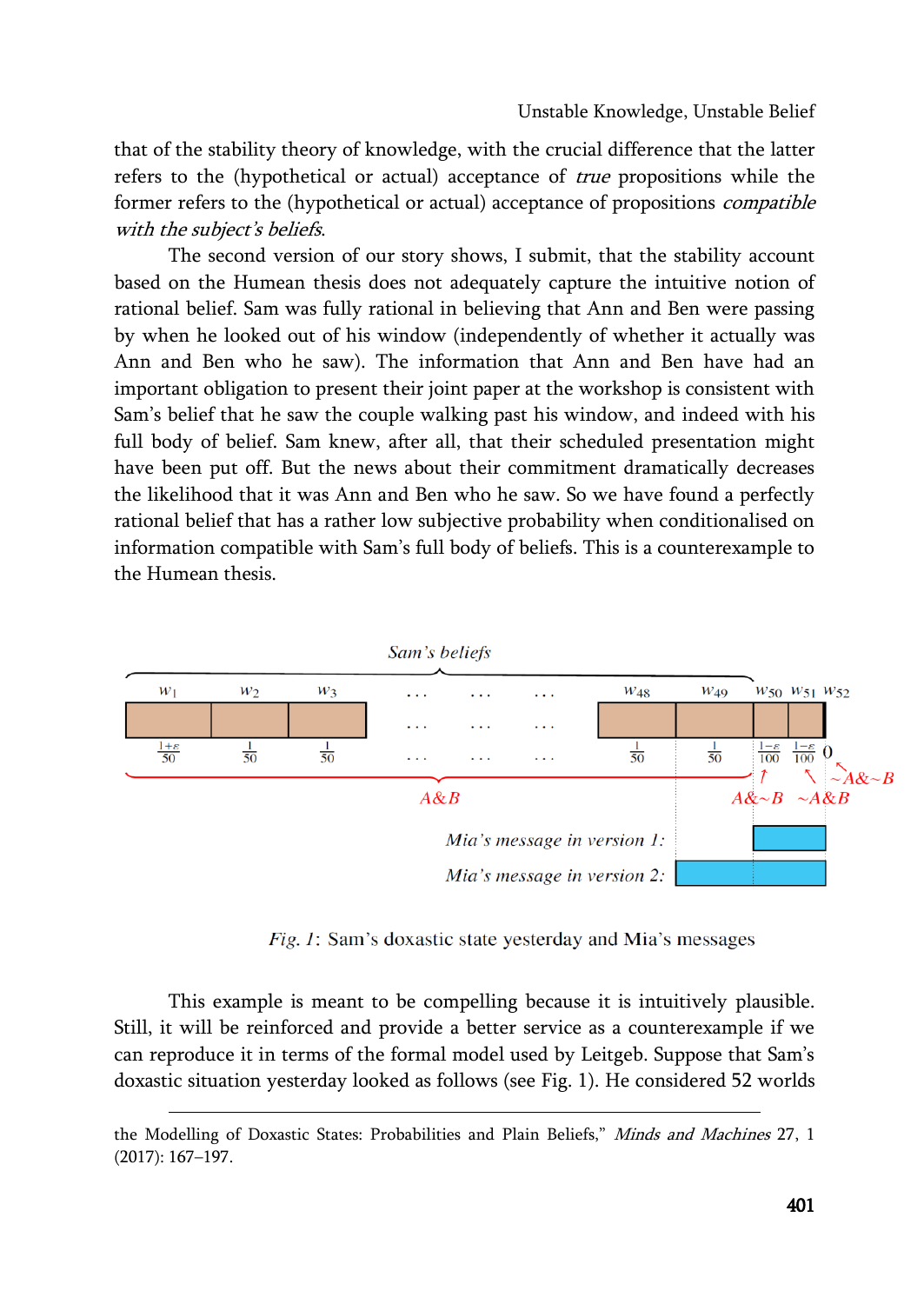as possible that we call  $w_1, w_2, ..., w_{52}$ . In  $w_1, ..., w_{50}$ , Ann passes Sam's window, in  $w_{51}$  and  $w_{52}$ , she doesn't. In  $w_1$ , ...,  $w_{49}$  and  $w_{51}$ , Ben passes Sam's window, in  $w_{50}$ and  $w_{52}$ , he doesn't. In  $w_{49}$ , ...,  $w_{52}$ , Ann and Ben have an important obligation elsewhere (such that at least one of them ought to be present), in  $w_1, ..., w_{48}$  they don't. Suppose further that Sam assigned the following subjective probabilities to the worlds he considered possible: for some very small positive real number ε,  $P(w_1) = \frac{1+\varepsilon}{50}$ ,  $P(w_2) = \dots = P(w_{49}) = \frac{1}{50}$ ,  $P(w_{50}) = P(w_{51}) = \frac{1-\varepsilon}{100}$  and  $P(w_{52}) = 0$ . Assuming that Sam can think of 49 different ways his neighbours' passing by might have come about, this is a natural representation of Sam's belief state yesterday.<sup>21</sup>

The proposition  $\{w_1, ..., w_{49}\}$  is the only non-trivial P-stable set and may thus be taken to qualify as the proposition characterising Sam's initial beliefs. Sam's conditional probability that Ann and Ben passed by, *given* the information that they had an important obligation elsewhere, is above 0.5, but only slightly so. If we take  $\epsilon$  = 0.1, for instance, it is 0.526. As long as Leitgeb assumes that the threshold for belief is set to 0.5, he can still recommend as rational the belief that Ann and Ben passed by, since  $\{w_{49}\}\$ is the only non-trivial P-stable set of Sam's subjective probabilities conditionalised on the information that Ann and Ben had an important obligation (i.e., conditionalised on the proposition  $\{w_{49}, w_{50}, w_{51}, w_{52}\}$ ). But a posterior probability of 0.526 is low, arguably too low to support belief simpliciter. Belief appears to require at least a moderately *high* probability, one that lies significantly above 0.5. As a consequence, Sam loses his belief that Ann and Ben were passing by yesterday.

The following *Preservation condition* may be viewed as a qualitative analogue of Leitgeb's stability condition: If a proposition is consistent with a subject's current beliefs, she should give up none of her current beliefs on accepting or on hypothetically assuming that this proposition is true. Preservation is one of the basic conditions of Alchourrón, Gärdenfors and Makinson, and it has almost universally been accepted in the belief revision literature.<sup>22</sup> But the second

<sup>&</sup>lt;sup>21</sup> There are of course many alternative representations of Sam's belief state that make sense. But it is important to stress here that a single natural way of formally fleshing out the informal example is sufficient for establishing that it can serve as a serious counterexample to Leitgeb's theory. And I claim that my formal precisification is a natural one. Two potential objections do not strike me as compelling. First, there is no reason to suppose that Mia's message introduces a context change that forces a refinement of the partition of all possibilities. Second, nothing depends on there being a world with zero probability; the example could easily be modified in such a way that  $w_{52}$  has positive probability.

<sup>22</sup>Among the very few authors arguing against Preservation are Charles B. Cross, "Belief Revision, Nonmonotonic Reasoning, and the Ramsey Test," in Knowledge Representation and Defeasible Reasoning, eds. Henry E. Kyburg, Ronald P. Loui, and Greg N. Carlson (Boston: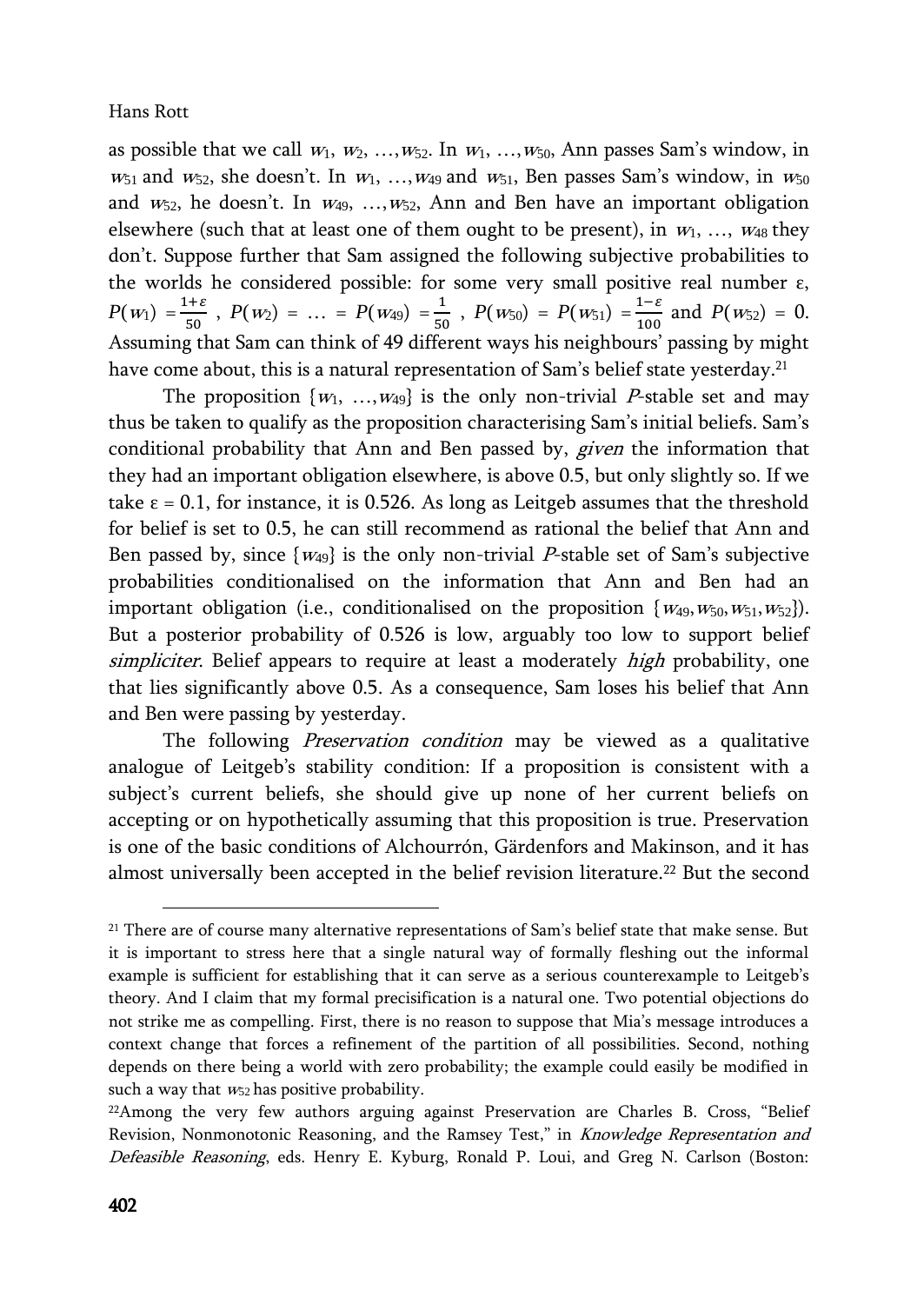version of our example may also serve as a counterexample to Preservation. Proceeding on the supposition that categorical beliefs derive from probabilities, we have just fleshed out the example in such a way that Sam appears to be fully rational in dropping his belief that it was Ann and Ben who he saw yesterday.<sup>23</sup>

## 4. Analysis: What 'Stability' May Mean

 $\overline{\phantom{a}}$ 

The theories reviewed make use of different ideas of stability that are specialisations of a more general concept. The general stability scheme is this. A state property  $X$  is stable under the state transformation  $Y$  just in case the following holds: for all states  $S$ , if  $S$  has the property  $X$  and undergoes a transformation (of the kind) Y and no other transformation is performed on S, then the state  $S = Y(S)$ has the property  $X$ , too.

The states  $S^a$  we want to consider in the following are mental states of a rational agent *a*. For any proposition  $\phi$ , let the property  $X^{\phi}$  of a state  $S^{a}$  be that in *S a* , a has a certain propositional attitude of the epistemic or doxastic kind with respect to  $\phi$ . That the state  $S^a$  has the property  $X^\phi$  means that agent *a X*es that  $\phi$  in  $S<sup>a</sup>$ , where 'Xes' stands for verbs such as 'knows,' 'believes,' 'rationally believes,' 'expects,' 'surmises,' 'doubts,' 'wonders,' 'is certain,' 'is convinced,' 'assigns a high subjective probability,' 'entertains (the idea),' etc.

The property  $X^{\phi}$  of  $S^a$  is called *stable under reflection* just in case the following holds: if *a* Xes that  $\phi$  in state  $S^a$  and then reflects about the system of propositions Xed by herself (and nothing else happens), then  $\alpha$  still Xes that  $\phi$  after having finished her reflections. The property  $X^{\phi}$  is called *stable under updating (by* eligible information) just in case the following holds: if a Xes that  $\phi$  in  $S^a$  and then accepts an eligible piece of information  $\psi$  (and nothing else happens), then a still *X*es that  $\phi$  in the updated state  $S^a * \psi$ .

Kluwer, 1990), 223–244, here 232–234; Wlodzimierz Rabinowicz, "Stable Revision, or is Preservation Worth Preserving?" in Logic, Action, and Information: Essays on Logic in Philosophy and Artificial Intelligence, eds. André Fuhrmann and Hans Rott (Berlin: de Gruyter, 1996), 101–128, here 105–106; and Richard Bradley, "Restricting Preservation: A Response to Hill," Mind 121, 481 (2012): 147–159, here 155–156.

<sup>&</sup>lt;sup>23</sup> Hanti Lin and Kevin T. Kelly, "Propositional Reasoning that Tracks Probabilistic Reasoning," Journal of Philosophical Logic 41, 6 (2012): 957-981, here 964, call Preservation 'Accretion' and give a Gettier-style example that on the face of it resembles the probabilified second version of our story. However, I find their example unconvincing since they give no argument for their claim that "the strongest proposition we accept is the disjunction of 'Nogot' with 'Havit,' namely 'somebody'." Their example is also criticised by Leitgeb, The Stability of Belief, 187.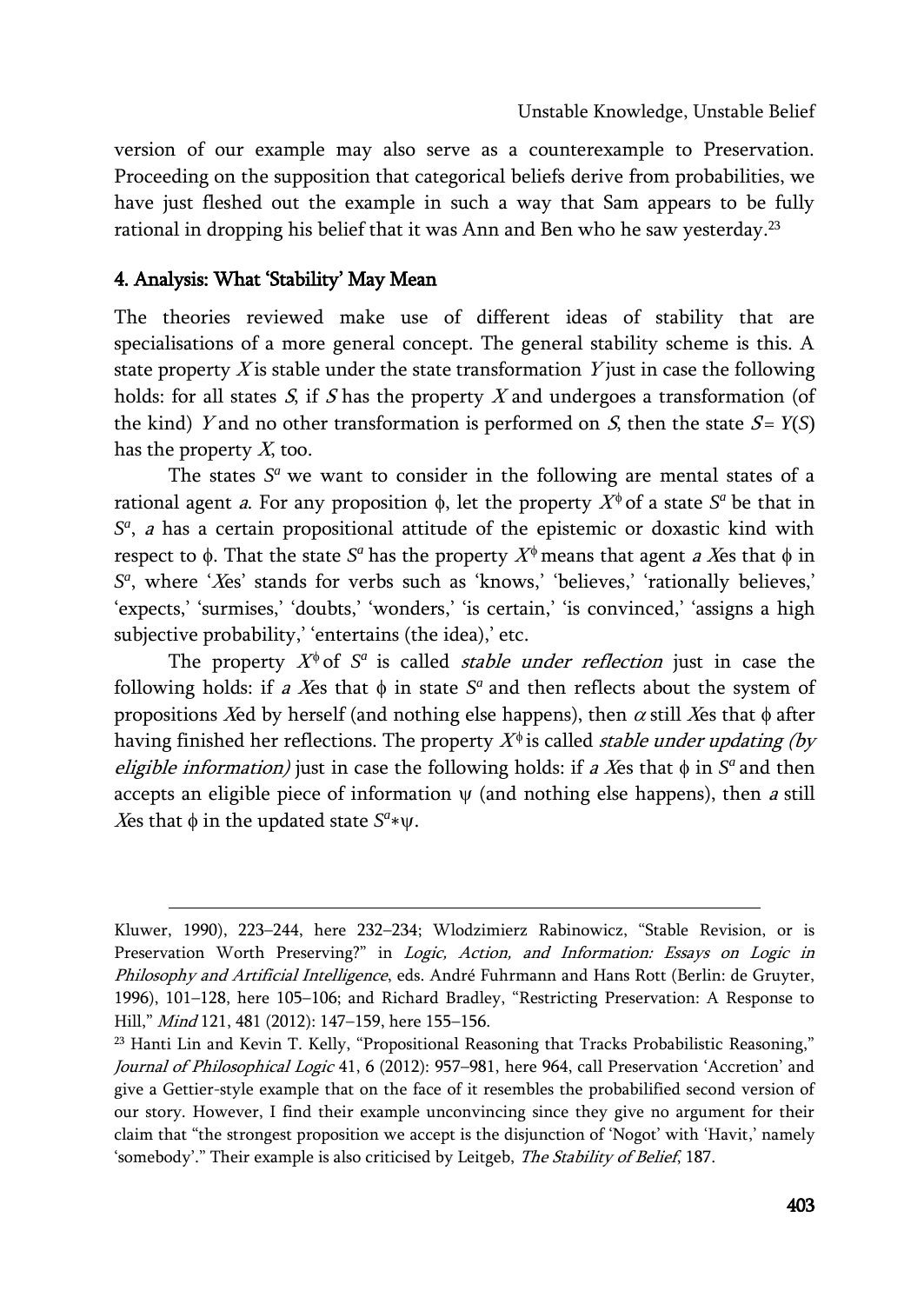According to Loeb, $24$  to whom Leitgeb makes essential reference, stability under reflection is what Hume was after. Stability under updating covers the stability theories of knowledge and rational belief introduced above if we specialise 'X' to 'believes' and to 'assigns a probability above  $r$ ,' respectively. For the definition of stability under updating, we still need to specify when to regard a piece of information as eligible. 'Eligible' is used as a generic term here that is supposed to cover different interpretations of stability. We focus on the two interpretations that shape the stability theories of knowledge and rational belief sketched above and call a proposition  $\psi$  (i) *eligible for knowledge* iff  $\psi$  is true; and (ii) eligible for belief iff  $\psi$  is compatible with the subject's current beliefs (i.e., iff  $\psi$  is not belief-contravening).

# 5. No Direct Route from the Instability of Knowledge to the Instability of (Rational) Belief

Do we really need two versions of our example? It is part of almost all contemporary epistemology that knowledge is a kind of rational belief. Though this is an assumption that clearly does not follow from the two stability theories, let us suppose it is true for the purposes of the following considerations. On this hypothesis, the fact that knowledge need not be stable seems to entail straightaway that rational belief need not be stable either. It looks as if this can be established simply by reasoning by way of a Bocardo inference:

| Some pieces of knowledge are unstable.        | (major premise) |
|-----------------------------------------------|-----------------|
| All pieces of knowledge are rational beliefs. | (minor premise) |
| Some rational beliefs are unstable.           | (conclusion)    |

The Bocardo scheme has been recognised as valid ever since Aristotle's syllogistics. But this particular inference is fallacious for two reasons. First, 'stability' is a syncategorematic predicate that may mean different things when applied to knowledge and when applied to belief. This is indeed the case with the stability theories of knowledge and belief: they involve different propositional attitudes and different notions of eligibility. Although both theories employ the notion of stability under updating, what makes a piece of information eligible is truth in the case of knowledge and compatibility with the subject's beliefs in the case of belief.

The ambiguity of the stability predicate is not deeply hidden, but it is worth emphasising, and it indeed prevents version 1 of our story from being suitable as a

 $24$  Loeb, *Stability and Justification in Hume's Treatise*, chapter 3.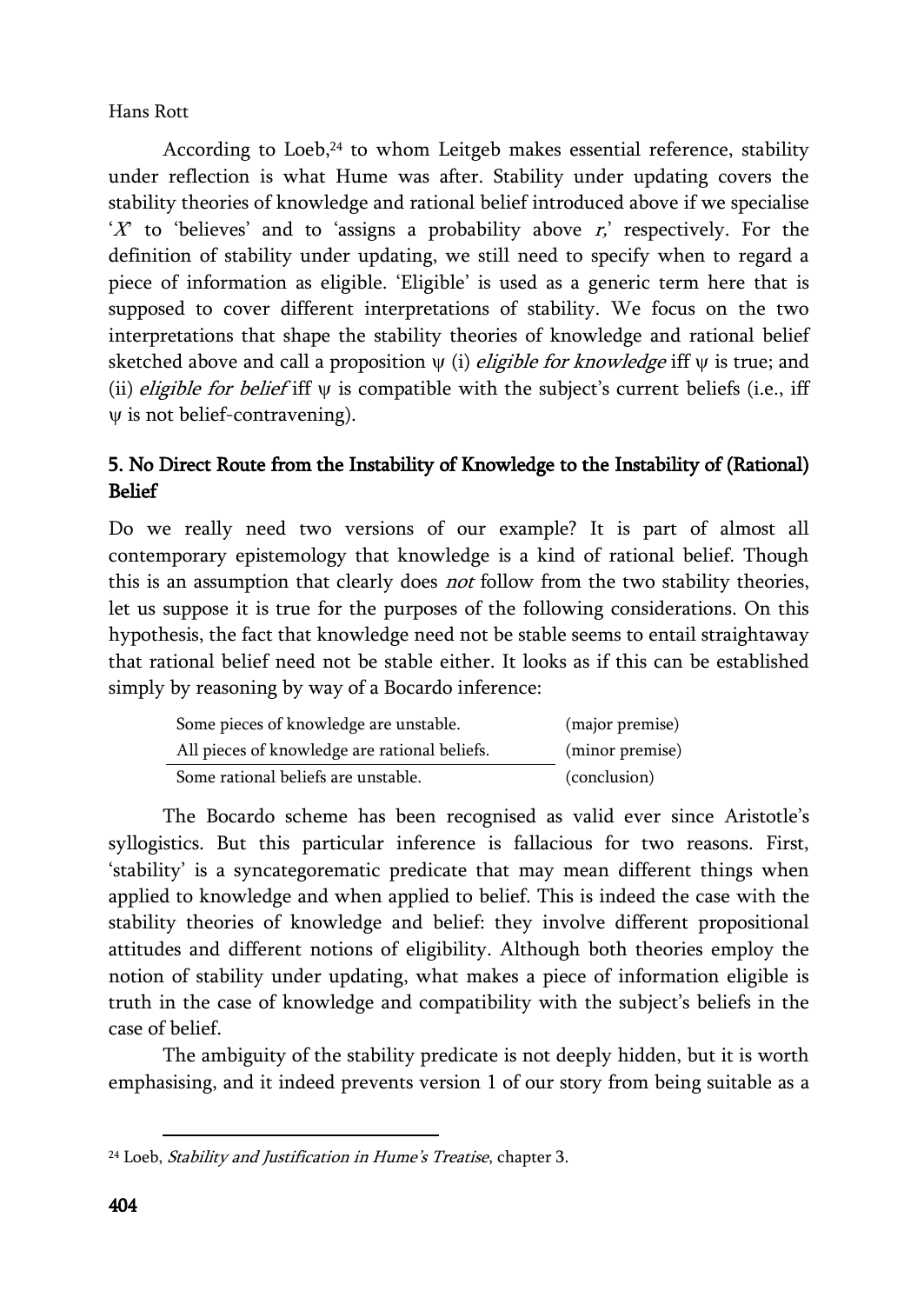counterexample to the stability theory of rational belief. But can't we perhaps find a more sophisticated concept of eligibility that is suitable for both knowledge and belief? I do not want to exclude this possibility. But even if the search for such a universally applicable notion of eligibility were successful, the inference above would still fail to go through. As we have seen, 'stable' is not a primitive predicate, but has an intrinsically conditional structure where the propositional attitude involved occurs both in the antecedent and the consequent of the relevant conditional. Consequently, 'unstable' has a conjunctive structure in which the propositional attitude involved occurs twice, once positively and once negatively. If we make the logical structures explicit, we realise that it is inadequate to represent the proposed inference as a Bocardo like this:

> $\exists \phi$  (*knows*( $\phi$ ) & *unstable*( $\phi$ ))  $\forall \phi$  (*knows*( $\phi$ )  $\Rightarrow$  *rbelieves*( $\phi$ ))  $\exists \phi$  (*rbelieves*( $\phi$ ) & *unstable*( $\phi$ ))

In its deeper structure, the inference above instantiates a scheme that is indeed logically invalid—even if we could avail ourselves of a notion of eligibility that is suitable for both knowledge and belief:

$$
\exists \phi, \psi, S \ (knows(\phi, S) \& \ \text{eligible}(\psi, S) \& \ \sim knows(\phi, S*\psi))
$$
\n
$$
\forall \phi, S \ (knows(\phi, S) \supset \text{releves}(\phi, S))
$$
\n
$$
\exists \phi, \psi, S \ (releives(\phi, S) \& \ \text{eligible}(\psi, S) \& \ \sim \text{releives}(\phi, S*\psi))
$$

Back to our example. The first version does not show that rational belief is unstable. Sam, I claim, initially knew and thus rationally believed that Ann was passing by. He does not believe that she was passing by any more after having received the true information that it wasn't Ann and Ben who were passing by. But the information he received from Mia was incompatible with his beliefs. So while it was eligible for knowledge, it wasn't eligible for rational belief.

The second version of the example, in contrast, does illustrate the instability of rational belief. Here the information provided by Mia is eligible for both knowledge and belief. We could actually have used this version as a counterexample to the stability theory of knowledge. However, since it is a lot more complicated than the first version (witness Fig. 1), the latter is of independent value in making a simple non-probabilistic case against the stability of knowledge.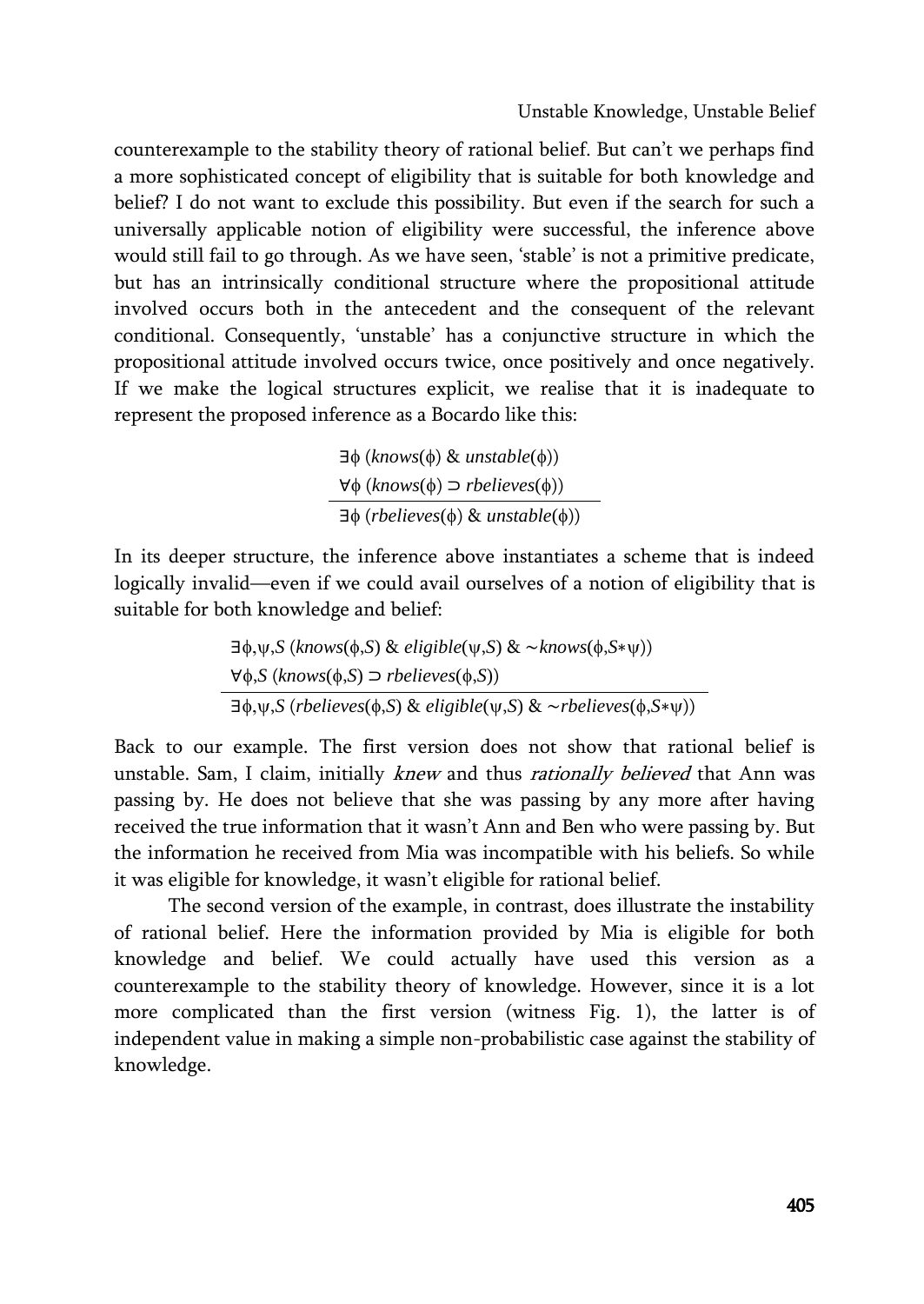# 6. The Stability of Knowledge and Belief Themselves

The stability theories outlined above define *knowledge* as stable true belief and rational belief as stably high probability. By so doing they do not immediately answer the question whether knowledge and rational belief *themselves* are stable, that is, stable under updating by propositions that are eligible in the suitable sense. In this final section, I identify some sufficient conditions for this being true, on the basis of the theories in question.

We begin with knowledge, as conceived by the qualitative stability theory. That agent *a* knows that  $\phi$  in state *S*, in symbols *knows<sub>a</sub>*( $\phi$ , *S*), has been defined by

```
believes<sub>a</sub>(\phi, S) and for all \psi, if true(\psi), then believes<sub>a</sub>(\phi, S*\psi)).
```
We want to show that knowledge is stable under eligible updating, that is:

If  $\text{knows}_a(\phi, S)$  and  $\text{true}(\psi)$ , then  $\text{knows}_a(\phi, S^*\psi)$ .

So suppose that  $knows_a(\phi, S)$  and  $true(\psi)$ . We need to show that, first, that  $b$ *elieves<sub>a</sub>*( $\phi$ ,  $S*$ ν $\nu$ ) and, second, that for all  $\gamma$ , if *true*( $\gamma$ ), then *believes<sub>a</sub>*( $\phi$ ,  $S*$ ν $\nu*\gamma$ ). Now it follows from the definition of *knows*<sub>*a*</sub>( $\phi$ , *S*) that *believes<sub>a</sub>*( $\phi$ , *S*∗ $\psi$ ), which gives us the first claim.

It seems that the only way to prove the second claim is to take an arbitrary true sentence  $\chi$  and show that the state  $S* \psi * \chi$  supports all beliefs supported by  $S*(\psi \& \chi)$  and that  $\psi \& \chi$  is eligible, i.e., true. Since both  $\psi$  and  $\chi$  are true, so is  $\psi \& \chi$ . That the beliefs supported by  $S*(\psi \& \chi)$  are included in the beliefs supported by *S*∗ $y * \gamma$  is a condition well-known in the theory of iterated belief revision. It is satisfied, among others, by irrevocable revision (also known as radical revision) and by lexicographic revision (also known as moderate revision); but it is not satisfied, for instance, by natural revision (also known as conservative revision) and restrained revision.<sup>25</sup> So knowledge in the sense defined by the stability theory of knowledge is stable if either irrevocable or lexicographic belief revision is employed, but knowledge need not be stable if any other method if iterated revision is employed.

Let us now look at rational belief, as conceived by the probabilistic stability theory. That agent *a* in state *S* rationally believes that  $\phi$ , in symbols *rbelieves<sub>a</sub>*( $\phi$ , *S*), has been defined by

 $hiprob<sub>a</sub>(\phi, S)$  and for all  $\psi$ , if *compatible*<sub>*S*</sub>( $\psi$ ), then *hiprob<sub>a</sub>*( $\phi$ ,  $S*\psi$ ).

<sup>25</sup> For the four methods, compare Hans Rott, "Preservation and Postulation: Lessons from the New Debate on the Ramsey Test," Mind 126, 502 (2017): 609-626. Notice that since both  $\psi$  and  $\chi$  are true, they are compatible with each other. Notice also that we need to take beliefcontravening revisions into account here, too. It is not guaranteed that  $\chi$  is consistent with  $S*\psi$ .